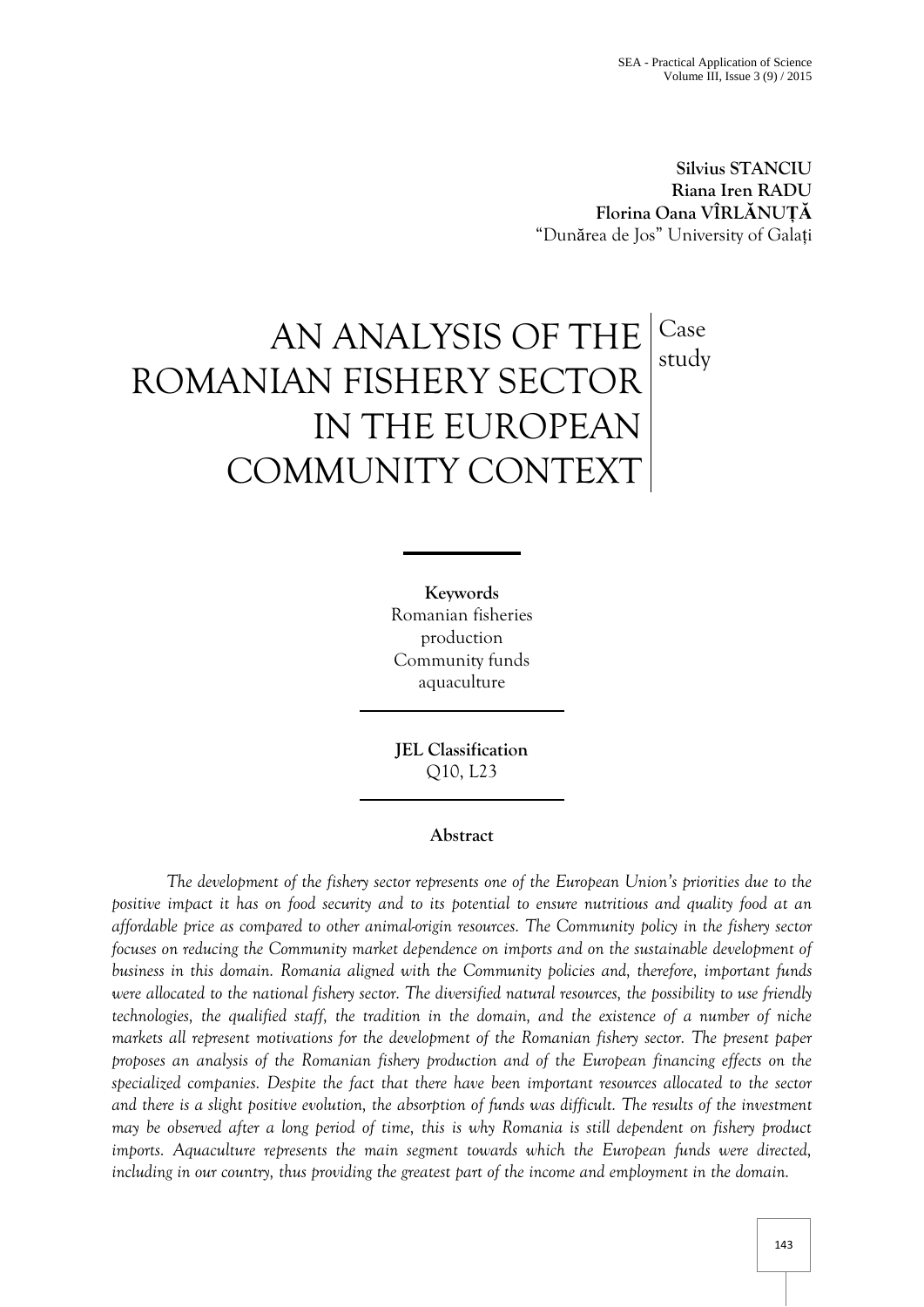#### **Literature short review**

A description of the Romanian fishery sector and of Romania as a Black Seaside country is performed by Duzgunes and Erdogan (2008), who mainly analyse the evolution of the marine and river fishing fleet, as well as the restrictions specific to the Romanian sector, in comparison with other Balkan states. Stanciu (2014) analyses the Romanian fishery sector from 2007 to 2014, highlighting the effects of financing the sector by means of Community funds. Nicolae et al. (2011) present the Romanian fishery sector from the perspective of the sustainable natural resource usage. The topic of legislative regulations regarding the accessibility of Community funds for Romanian fishermen are approached by Tudor, Oprea and Jarcă (2011). As an employee of the European Parliament, Katsarova (2013) performs an analysis of the degree of absorption of Community funds at a European level, making reference to the low levels recorded by Romania.

## **Material and methods**

The information regarding the Community and the Romanian fishery sector was taken from national databases (The National Institute of Statistics, NIS,<br>The Ministry of Agriculture and Rural The Ministry of Agriculture and Rural Development, MARD, The National Fishing Agency, NFA), Community databases (Eurostat, Amadeus, and European Commission EC) or international databases (FAOStat, FishStat). The data was systematized, statistically processed, represented in a graphic manner and analysed. The interpretation of the obtained results was achieved by means of comparison with the specialized literature.

## **A short presentation of the Community fishing sector**

According to the data provided by the EC (2014a), at a level of annual fish product consumption of approximately 12.3 million tons, with a total value of 52.2 billion euro, the Community market represents the greatest world consumer of fish products, with a share of over 24% of the total world trade in the domain. The statistical data regarding supply, consumption, production and Community trade with fishery products (2011) are presented in figure 1. The analysis of the fishing sector in the European Union EU 28 shows the great discrepancy that exists between market demand and domestic production level, major imports being necessary from the extra-Community area in order to cover demand. The annual average consumption of fishery products per inhabitant presents significant differences among member states, ranging from 56.7 kg. in Portugal and 5.3 kg. in Hungary. (EC, 2015a). With an annual average of 23.81 kg. of fishery products per

inhabitant, Community consumption is superior to world consumption, being estimated at approximately 20 kg. (FAO, 2015). Over 56% of Community consumption of fish and aquatic products was covered in 2012 by extra-Community imports.

With an annual average of 6.3 kg. of fish/inhabitant, Romania occupies the penultimate position in the Community ranking, being surpassed by Bulgaria and by states that do not have access to marine fishery resources (figure 2). The availability and the price of fishery products are factors that influence the level of consumption in the member states. Although Romania has a tradition in the fishing sector, its decline led to a halving in consumption in the last decade, due to a reduction in primary production and in the processing capacity (MARD, 2015).

The extra-Community imports, estimated at 21 billion euro in 2011 prove the strong dependence of the Community market on the foreign market. Community exports, represented in a percentage of 95% by the fish from catches, are modest as compared to the imported quantities, the trade balance in the EU in 2001 – 2002 being continuously unbalanced (figure 3). As far as percentages are concerned, frozen fish or processed products prevail, fresh fish being exported in small quantities. Imports in the EU are mainly represented by frozen or fresh fish, whereas high quality processed products represent a small percentage.

The Community fishery production mainly relies on ocean fishing, which records a sharp drop of an annual average rate of approximately 2.25% (figure 4). The year 2012 recorded a minimum number of catches in the member states, with a decrease of almost 25% as compared to the year 2003 (figure 5). According to the EC data (2014b), the decrease becomes manifest because of a drop in natural resources, in the number of specialised economic agents and in the Community fishing fleet. The slight increase recorded in 2013 couldn't compensate the previous loss, being reached only values close to the ones recorded in 2009. In point of caught aquatic product quantity, Norway (with over 2.1 million tons), Spain (1.1 million tons) and Iceland (1.08 million tons) are the European states that occupy the first positions in the Community fishery statistics in 2014, fact which is due to a well-developed ocean fishing fleet. Romania, with an almost inexistent fishing fleet, has a catch volume which estimated at almost a quarter of the quantities caught in Bulgaria.

Aquaculture represents the fastest growing sector in the world. According to the FAO data (2015), the world shellfish and fish production from aquaculture reached 138 billion USD in 2012, with a growth of over 81% as compared to 2002. The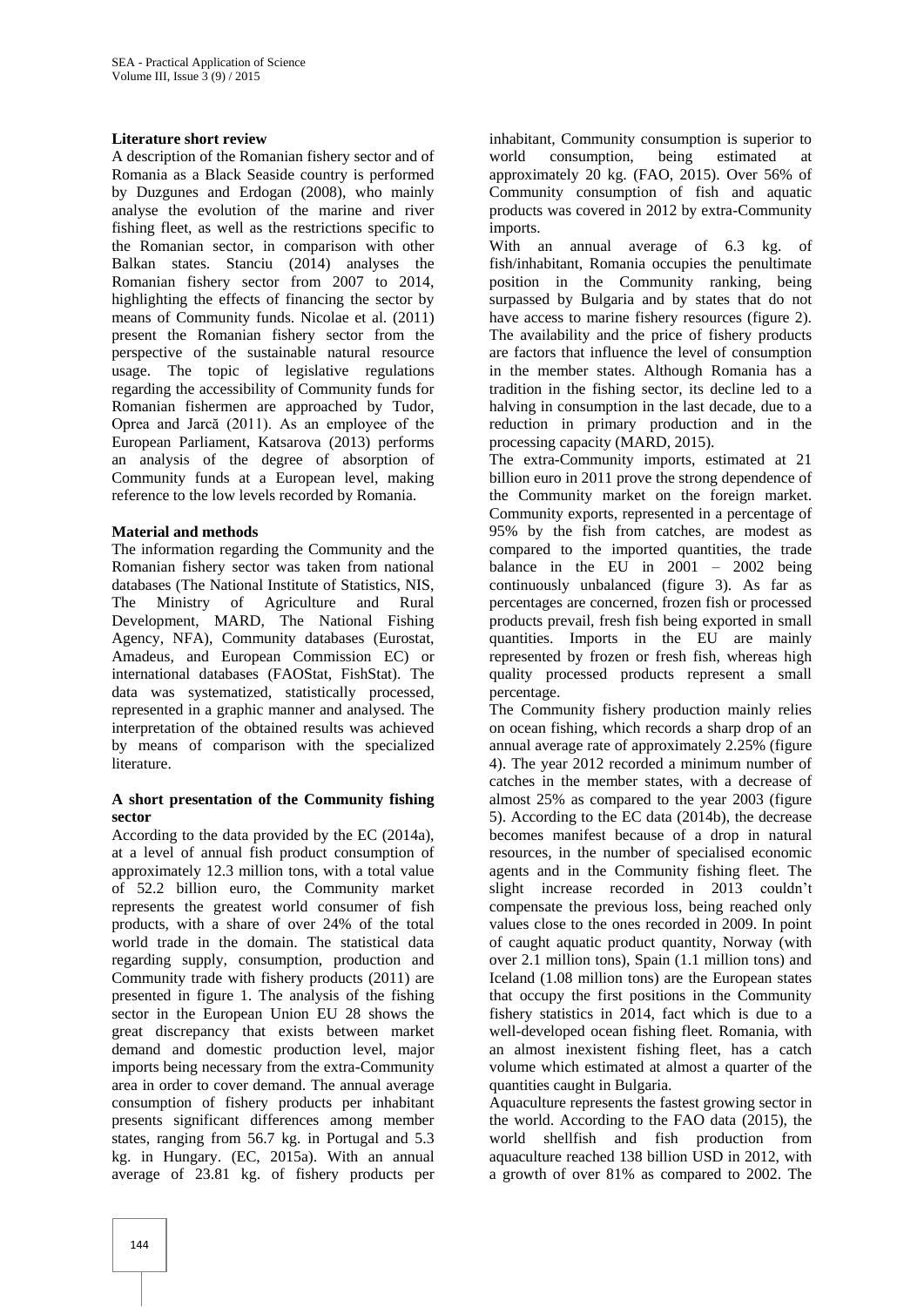share of the global shellfish and fish offer increased from 15% in 1992 to 42% in 2012. The offer of shellfish at a global level increased from an estimated value of 155.8 million tons in 2011 to 158 million tons in 2012. The increase due to the aquaculture sector compensated an annual average decrease of 2.6% of the caught fish production. With a percentage of 1.53% from the world physical production and a value share of 3.5%, EU occupies the eight position in the ranking of producers from the aquaculture domain, after China (the main world producer, with a percentage of 60.75%), Indonesia, India, Vietnam, Philippines, Bangladesh and South Korea (which cumulate a production of 25.78%).

Community aquaculture reached a level of production of 1.108 million tons in 2012, with a value of 3.365 billion euro, providing 70,000 jobs in the member states. In 2012, production recorded a slight decrease as compared to the 3.58 billion euro recorded in 2011, the sector covering 21% of the domestic demand. (CE, 2014c).

The annual average growth in production of the Community aquaculture farms in the last three years has been of 7%, close to the value recorded globally (8%). Over 72% of the physical production of Community aquaculture farms is concentrated in four member states – Spain (24%), France (19%), The United Kingdom (19%) and Greece (10%), countries in which there are obtained almost 70% of the value volume of Community production (figure 6). As far as percentages are concerned, marine aquaculture represents the main Community sector, with 1,612 million euro, followed by shellfish (1,238 million euro) and by freshwater aquaculture (756 million euro). The evolution of the number of companies from the Community fisheries sector is presented in figure 7. According to the Amadeus Database information (2015), in 2014 one may notice a significant decrease in the number of economic agents from the freshwater and marine sectors, correlated with a decrease in the quantity of fish from the aquaculture sector.

The Community officials' concern regarding the dependence of the Community market on imports is illustrated by the Common Fisheries Policy (CFP). According to the official statement, CFP focuses on ensuring some environmentally-friendly fishery resources, which are lucrative from an economic point of view and sustainable from a social point of view, and which could ensure a healthy food source for the European Union citizens (CE, CFP, 2015b). The financial support necessary for the reorganisation of the fishery sector was ensured by the European Fisheries Fund (EFF), with total allocated resources for the period  $2007 - 2013$  of 4,305 billion euro, distributed on the five main domains (figure 8). The continued financial support in the period  $2014 - 2020$  is made

by means of the European Maritime and Fisheries Fund (EMFF), with total allocated funds of 6.4 billion euro (figure 9). The distribution of the EMFF funds on member states at present is presented in figure 10, the sum allocated to Romania being inferior to the previous exercise.

## **The fisheries sector in Romania**

As a full member state, Romania participates in EU's Cohesion Policy, Common Agriculture Policy and in the Common Fishing Policy. In the programming period 2007 – 2013, national economy benefited from a total indicative financial allocation of 33 billion euro, due to own contribution to the EU budget of approximately 9.2 billion euro. Although the sums of money were generous, the accessing criteria, the poor organisation of the institutions responsible for fund management, the non- compliance with the terms regarding the submission of expenditure statements to the European Commission for reimbursement or the civil servants' bureaucracy placed Romania on the last place regarding Community fund absorption. Only Croatia, which recently joined the EU, presented a lower level of absorption than our country (figure 11).

According to Katsarova (2013), the main causes which led to a low degree of Community fund accessing by Romania were the poor skills of the administrative staff, due to a lack of transparency in recruiting and managing staff. Katsarova also mentions some weak points of the local fisheries sector, such as the legal framework, which is improper for financial management, the lengthy procedures for public acquisitions, the lack of some adequate financing lines in the national budget. The total sum attracted by national economy in the period 2007 – 2013 (by means of structural and cohesion funds, of funds for rural development and fishing and for agricultural subsidies on cultivated areas) reached approximately 15 billion euro, under 50% of the total non-reimbursable sum allocated to Romania. According to the European officials, one may notice a failure to access European funds by our country (Winkler, 2015). Romania risks to lose almost 7 billion euro, taking into consideration the total absorption rate for the period 2007 – 2015, which reached only 57% of the total available. By means of FEADR and EFF, our country was allocated in the period  $2007 - 2013$  a budget of 22 billion euro. The national agricultural and fishery sectors slightly surpassed the national absorption average, using approximately 4.5 billion euro from a total of 8 billion euro.

The funds intended for the development of the fishery sector in Romania by means of POP 2007- 2013 amounted to approximately 300 million euro, out of which 230.7 million euro was the EFF contribution, the rest being the contribution of the Romanian Government. The distribution of the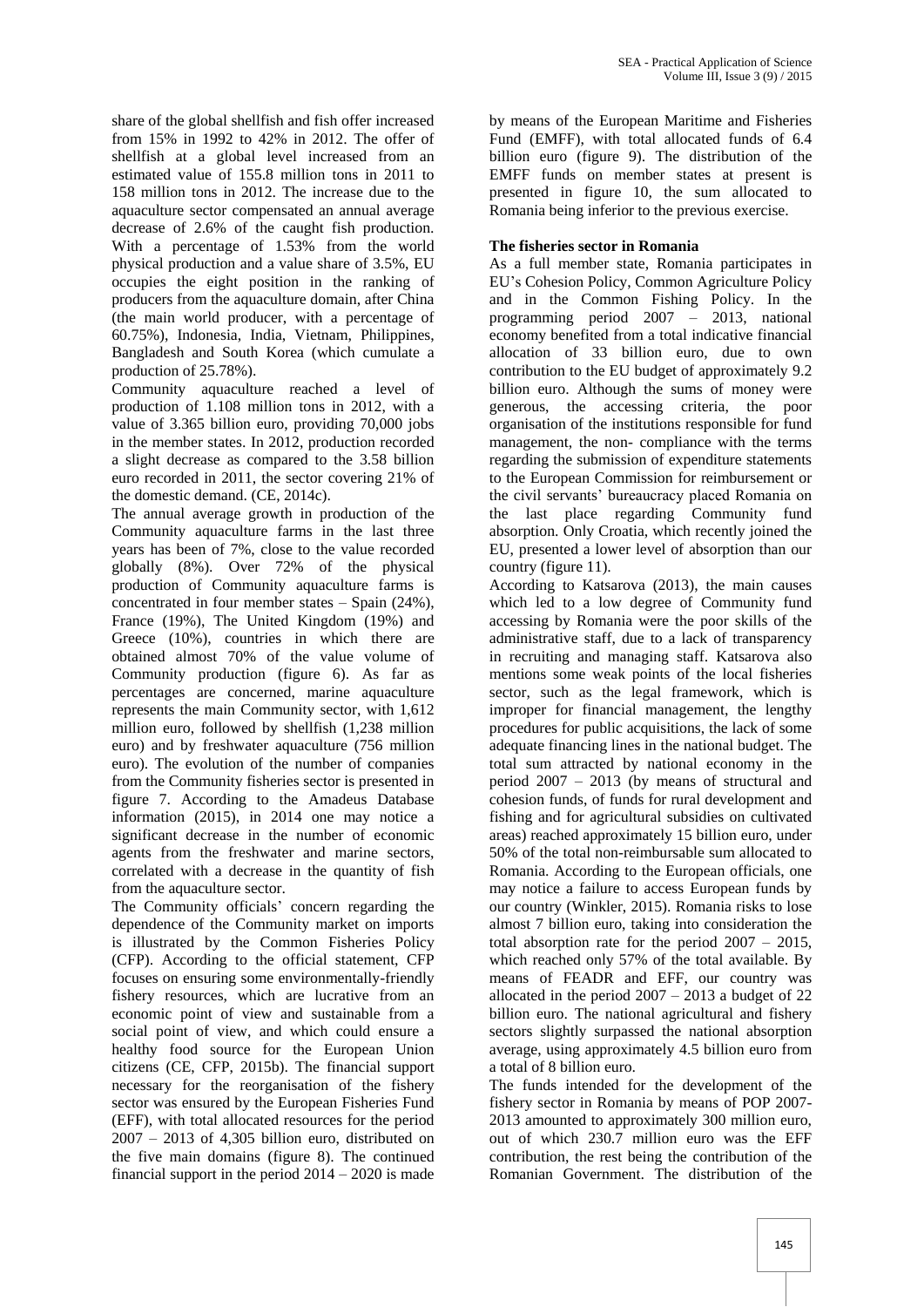funds was made on 5 priority axes: The adaptation of the Community fishing fleet (A1), Aquaculture, fishing in domestic waters, the processing and selling of products resulting from fishing and aquaculture (A2), Measures of collective interest (A3), The sustainable development of the fisheries areas (A4), Technical assistance (A5), the percentages being presented in figure 11.

The National Strategic Plan 2007 -2013 was drawn up in accordance with the Common Fishing Policy and with Romania's governing policy for the development of the EFF sector and it played an important role in implementing the Common Fishing Policy in Romania and in developing a specific strategy, based on the vision "A competitive, modern and dynamic fishery sector, based on durable fishing and aquaculture activities, which takes into account the aspects connected with environment protection, social development and economic welfare". (The Ministry of European Funds MEF, 2015). POP 2007-2013 focused on four general objectives: The development of competition and durability of the primary fishery sector; The development of the market for the fishery sector products; The support of sustainable development of the fisheries areas and life quality improvement in these areas; The support of an adequate implementation of operational politics within the Common Fishing Policy (MARD, NAFA, 2015). The main forecasted impact indicators for the fulfilment of this strategic vision were: the competitiveness of the sector (an increase in added value and in productivity), created or maintained jobs in the three sub-sectors (The Black Sea fleet, aquaculture and fishing in domestic waters, the processing industry), the fishing capacity adaptation (MEF, 2015).

Accessing the funds by the fishery domain operators was difficult, being reflected in a low degree of absorption. The first years were allocated to documentation and procedure preparation and project assessment, so that in the period 2007 – 2009 there weren't any recorded financing. In 2010 the unfolding of the financing process began, at a very low degree of absorption, of 7%. Although the year 2014 recorded a bigger accessing value, only half of the available funds were accessed (figure 12). The financing process was a prolonged one in 2015, too. It may be asserted that Romania was not prepared to access Community funds also because of the fact that Romania joined the EU in the year when the Community financing began. Poland's success in accessing the common financing may be explained by it joining the EU in 2005, fact which allowed for a necessary administrative training.

The situation of the submitted contracts, eligible and financed on  $16<sup>th</sup>$  of October 2015 in the POP 2007-2013 programme is presented in figure 13. Thus, within the national programme intended for fishing there were submitted 1,063 grant

applications, out of which there were 698 eligible applications, with fully completed financing in the moment of the implementation stage evaluation. The average selection rate per total grants reaches 66.42%, being ranging between 25.88% on Axis 3 and 89.61% on Axis 5. Most of the submitted applications focused on financing projects from the domain "Aquaculture, fishing in domestic waters, the processing and selling of fishing and aquaculture products" (figure 14). The total value of the financing applications for the 1,098 submitted projects reached the value of 4,543,226,206.92 lei. As a result of the evaluation, there were approved for financing total funds of 1,566,462,264.00 lei, out of which the public contribution was of 1100008537.74 lei. The degree of absorption of the European FFE funds is different on the five financing axes, ranging from 100.15% for accessing Axis 1, to a minimum value of 21.80% in the case of Axis 4 (figure 14). Overall, at the moment of the evaluation, the absorption degree is of 56.1%, a part of the loss recorded at the end of 2014 being retrieved.

The effects of the POP 2007-2013 financing on the economic sector take a long time, taking into consideration the fact that the financing applications mainly focused on creating new aquaculture or fish processing units, the units becoming productive only after a certain period of time. The evolution of the number of active companies and of the total turnover recorded in the fishery sector in Romania are presented in figure 15. The distribution of the number of units per fishery domains of activity is presented in figure 16. As far as the activity is concerned, almost three quarters of the units unfold their activity in the freshwater aquaculture domain (figure 16). According to the AMADEUS Database information (2015), in 2014 there were 1,100 economic agents recorded, having as main domain of activity Aquaculture 032 (according to NACE rev2), out of which only 648 agents are active. In 2014, none of the companies recorded a turnover bigger than 10 million euro. The values calculated for concentration indices were 0.0132 (1.32%) for HHI and 0.1110 (11.10%) for Gini Struck, proving a low degree of concentration of the local fishery sector.

Out of the total turnover of the Romanian aquaculture sector, estimated at 74.940 thousand euro in 2014, the cumulated value of the first 10 companies totals 16,368 thousand euro, representing only 30% of the total sector. The graphic representation of the market shares of the first fishery sector companies in Romania is presented in figure 17. The cumulated value of their share in the fishery sector in Romania, which reaches under 30% of the total, represents an argument for the high degree of fragmentation of local aquaculture. The market shares of the main 10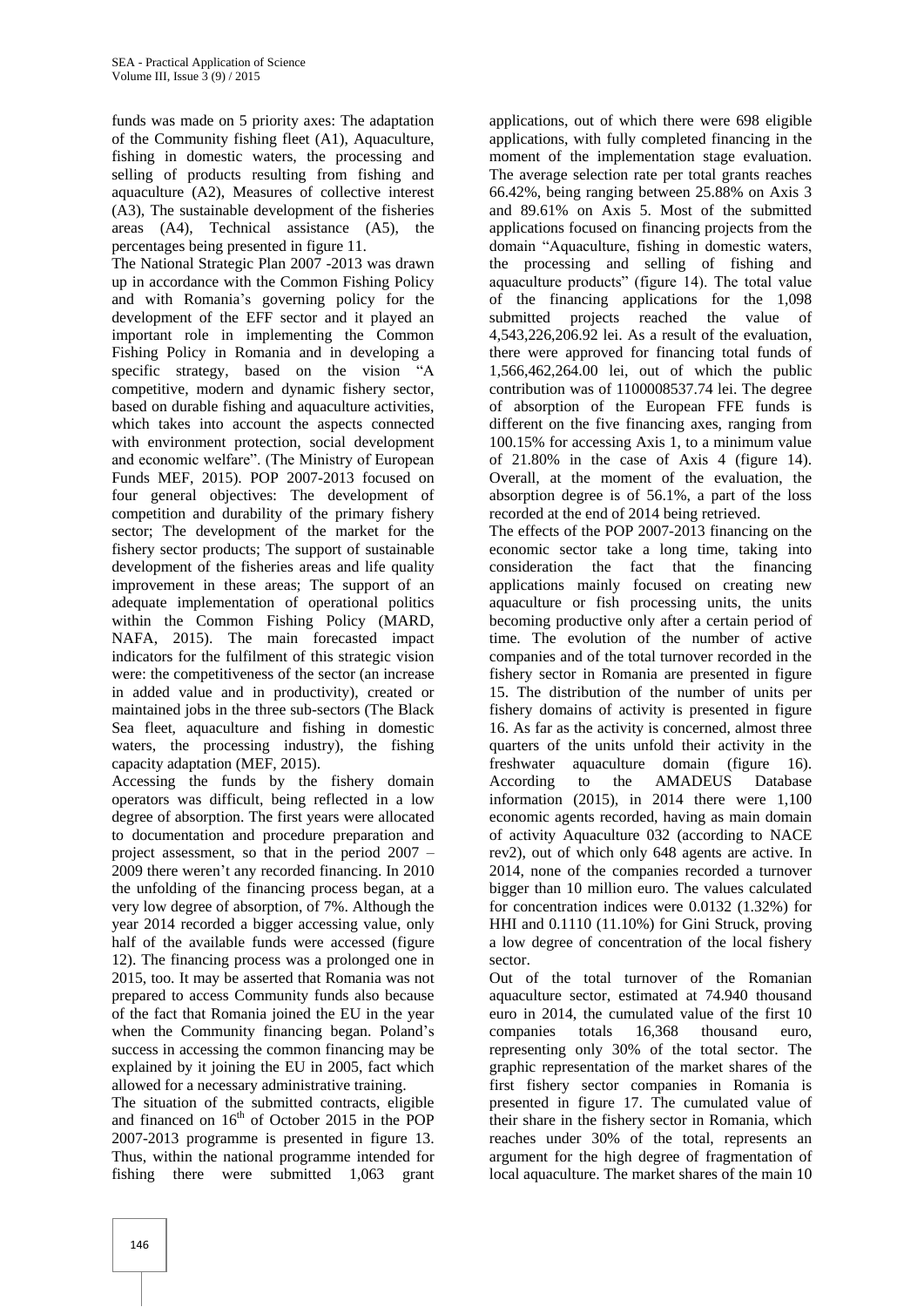aquaculture companies are shown in Figure 18. With a share market of 4.25%, Master Fishing Ltd from Constanta County is the largest company in Romanian aquaculture sector, the other companies accumulating about 25% of the market.

With a total number of 2768 of employees, the fishery sector offered few jobs as compared to other primary production sectors. Aquaculture, in which there are 2,300 employees, is the most important part of the sector in point of employees. Moreover, in the freshwater aquaculture units there are over 80% of the total employees from the sector, four times more than in the other subsectors (figure 19).

#### **Conclusions**

The local fishery sector is mainly represented by freshwater aquaculture, with an important share in the turnover of the sector and the employed workforce. The low degree of absorption of Community funds makes the local fishery market still dependent on imports. Although some progress has been made, the results of the investment are probable and will be noticed only in a few years' time.

**Acknowledgements:** *This paper was co-financed from POP Programme 2007-2013, Project Number 263/2014/RO4123051409010841: "Organic, practica acvaculturii în zona pescărească Prut-Dunăre", coordinator Dunărea de Jos University of Galați.*

# **References**

[1] Amadeus Database, (2015). A database of comparable financial information for public and private companies across Europe, retrieved from [https://amadeus.bvdinfo.com/version2015925/](https://amadeus.bvdinfo.com/version2015925/%20home) 

[home.](https://amadeus.bvdinfo.com/version2015925/%20home) serv? product=amadeusneo.

[2] Duzgunes, E., Erdogan, N. (2008). Fisheries Management in the Black Sea Countries, Turkish Journal of Fisheries and Aquatic Sciences 8:181-192.

[3] European Commission, (2014a). The EU Fish Market, available at http://www.eumofa.eu documents/10157/7a04438d-9c52-4191-99ca-cfad 38985718.

[4] European Commission, (2014b). Facts and figures on the Common Fisheries Policy, retrieved from

http://ec.europa.eu/fisheries/documentation/publica tions/pcp\_en.pdf.

[5] European Commission, (2014c). The Economic Performance of the EU Aquaculture Sector (STECF 14-18), JRC Scientific and Policy Reports. The retrieved from the from the retrieved from the retrieved from the retrieved from the retrieved from the retrieved from the retrieved from the retrieved from the retrieved of the retrieved from the retrieved of http://stecf.jrc.ec.europa.eu/documents/43805/

622206/2013-12\_STECF+13-29+-+Aquaculture +economics\_JRC86671.pdf.

*Appendices* 

[6] European Commission (2015a). Eurostat Database. Fisheries, retrieved from http://ec.europa.eu/

Eurostat/tgm/table.do?tab=table&init=1&plugin=1 &pcode=tag00076&language=en.

[7] European Commission, (2015b). The Common Fisheries Policy. Fisheries, available at http://ec. europa.eu/fisheries/cfp/index\_en.htm.

[8] European Parliament, (2014). Aquaculture in the EU, European Parliamentary Research Service, retrieved from [http://epthinktank.eu/2014/04/16/ aquaculture-in](http://epthinktank.eu/2014/04/16/%20aquaculture-in-the-eu)[the-eu.](http://epthinktank.eu/2014/04/16/%20aquaculture-in-the-eu)

[9] Food and Agriculture Organisation of United Nations FAO, (2015). Food Outlook - Biannual Report on Global Food Markets (May, 2015), retrieved from [http://www.fao.org/3/a](http://www.fao.org/3/a-i4581e.pdf)[i4581e.pdf.](http://www.fao.org/3/a-i4581e.pdf)

[10] Katsarova, I., (2013). The (low) absorption of EU Structural Funds, Library Briefing (Library of the European Parliament 01/10/2013), [online], retrieved from [http://www.europarl.](http://www.europarl/)europa.eu/ eplibrary/The-low-absorption-of-EU-Structural-Funds. pdf.

[11] The Ministry of Agriculture and Rural Development MARD, (2015). The Operational Programme for Fishing, Romania 2007-2013, retrieved from  $\sim$ 

[http://old.madr.ro/pages/fep/2013/Programul-](http://old.madr.ro/pages/fep/2013/Programul-Operational-pentru-Pescuit-Romania.pdf)[Operational-pentru-Pescuit-Romania.pdf.](http://old.madr.ro/pages/fep/2013/Programul-Operational-pentru-Pescuit-Romania.pdf)

[12] The Ministry of European Funds MEF, (2015). The Operational Programme for Fishing 2007-2013 PO P, retrieved from [http://www.fonduri-ue.ro/pop-2007.](http://www.fonduri-ue.ro/pop-2007)

[13] Nicolae, C.G., Maximov V., Radu G., Nicolaev, S., Zaharia, T., Niță,V., Popa D., Popa, R.A., Maftei, M., Udroiu, N.A., (2011). Fisheries management in the context of Romanian seaside area of sustainable use of fisheries resources, USAMV Scientific Papers, D (LIV):53-57.

[14] Stanciu, S., (2014). Romanian fisheries in the European Community Context, Economic and Social Development: Book of Proceedings, (2014): 265:274, retrieved from http://www.esdconference.com/Book of Proceedings esd ZG 20 14.pdf.

[15] Tudor, F., Oprea, R., Jarcă, I. (2011). The Importance of Adopting a Support for Policy for the Aquaculture Sector in Romania, EuroEconomica, 30 (5):1-7.

[16] Winkler, I., (12.10.2015), We can talk about Romania's failure to absorb European funds, in AGERPRES (12.10.15), [online], retrieved from http://www.agerpres.ro/politica/2015/10/12/winkler -putem-vorbi-de-un-esec-in-cazul-absorbtieifondurilor-europene-16-05-01.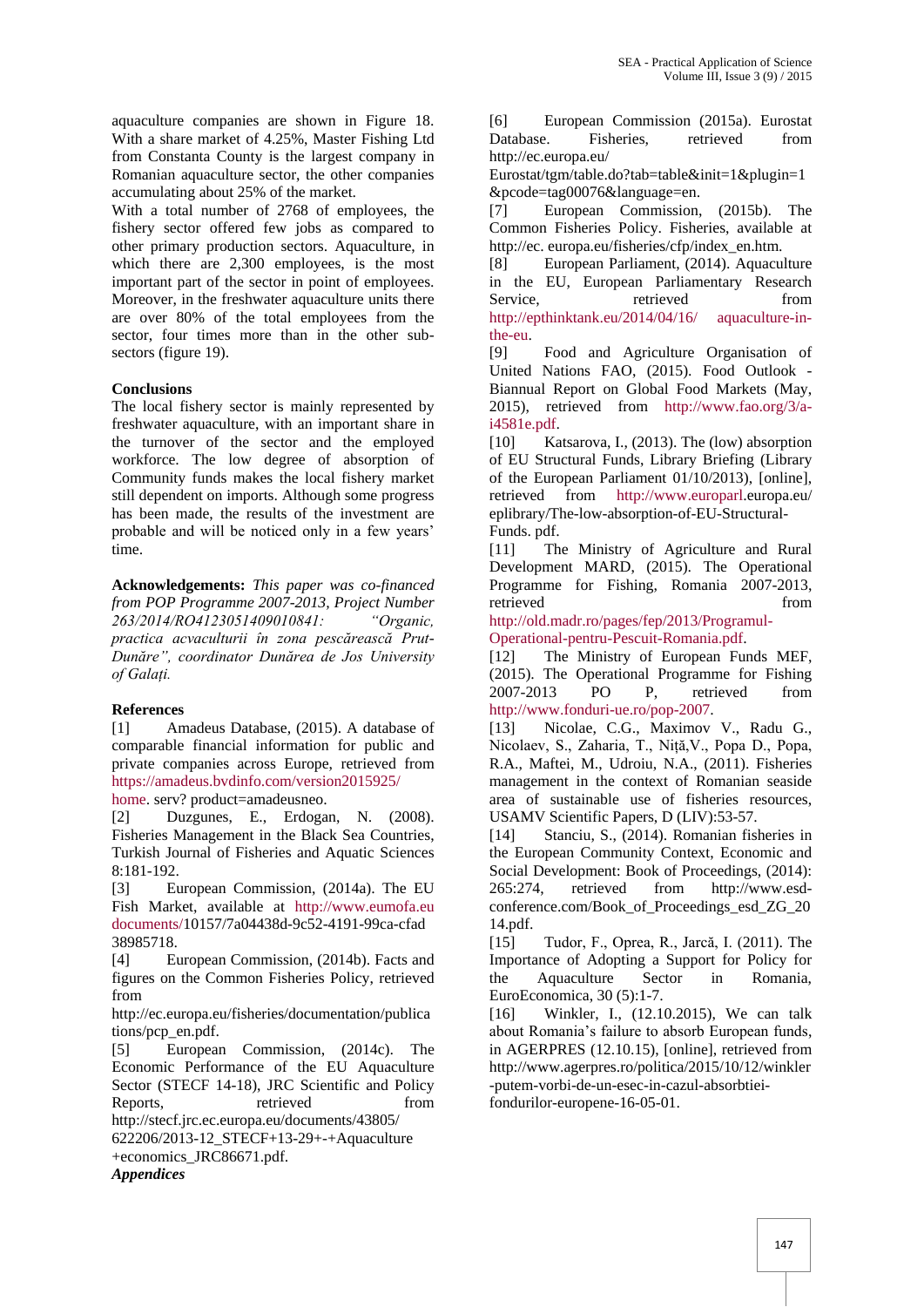

Figure No. 1. The fish market in the EU 28 (2012, billion tons of fish products) Source: Author, by relying on the data provided by the EC (2014)



Figure No. 2. Average fish and fish product consumption in the EU (kg/inhabitant/year) Source: Author, by relying on the data provided by the EC, 2014a



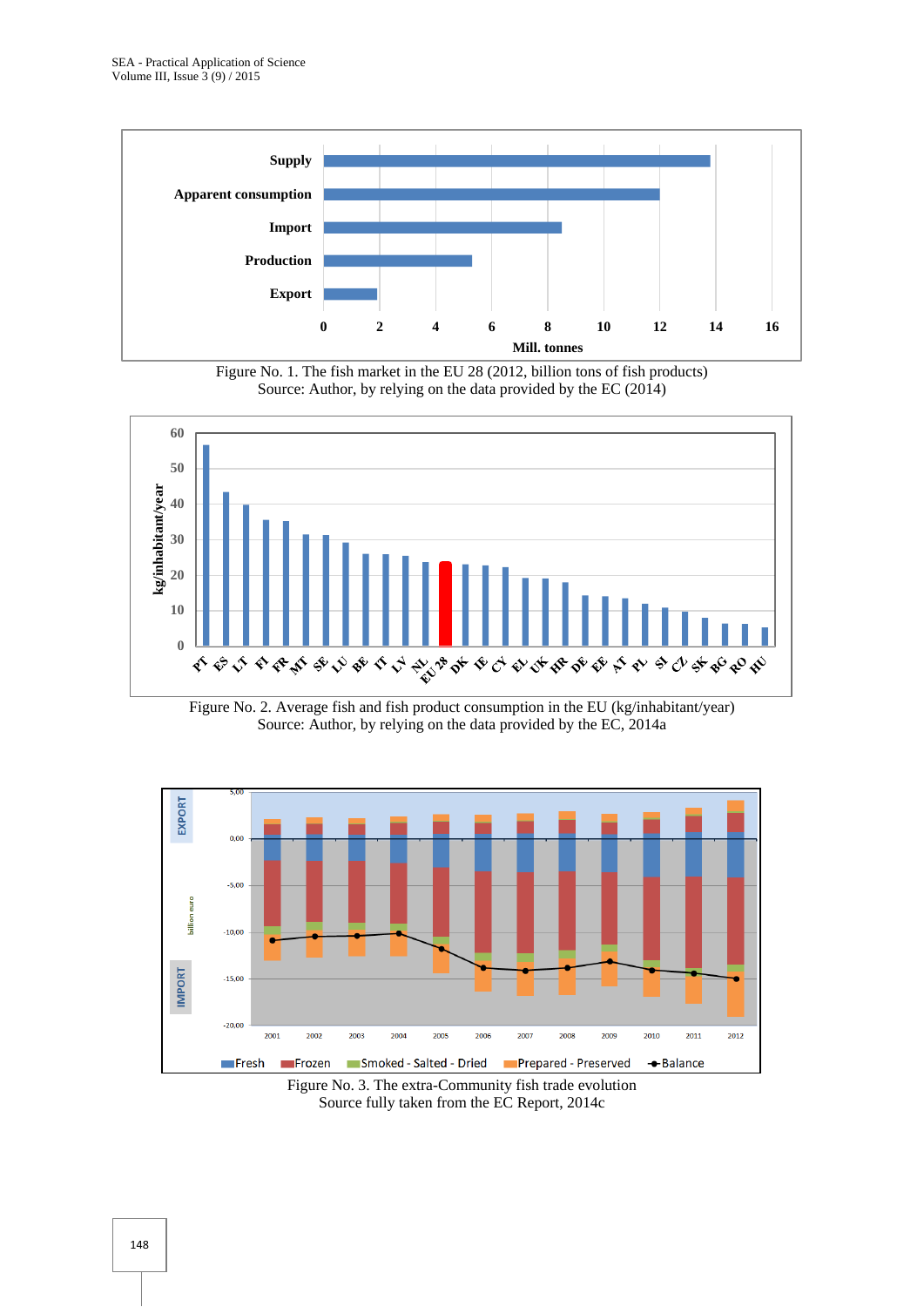

Figure No. 4. Community fish and fish product catches (EU 28, RO, BG) (Tons of live fish) Source Author, by relying on the Eurostat data (EC, 2015)



Figure No. 5. EU aquaculture and capture production (tons live weight) Source taken from CE, 2014c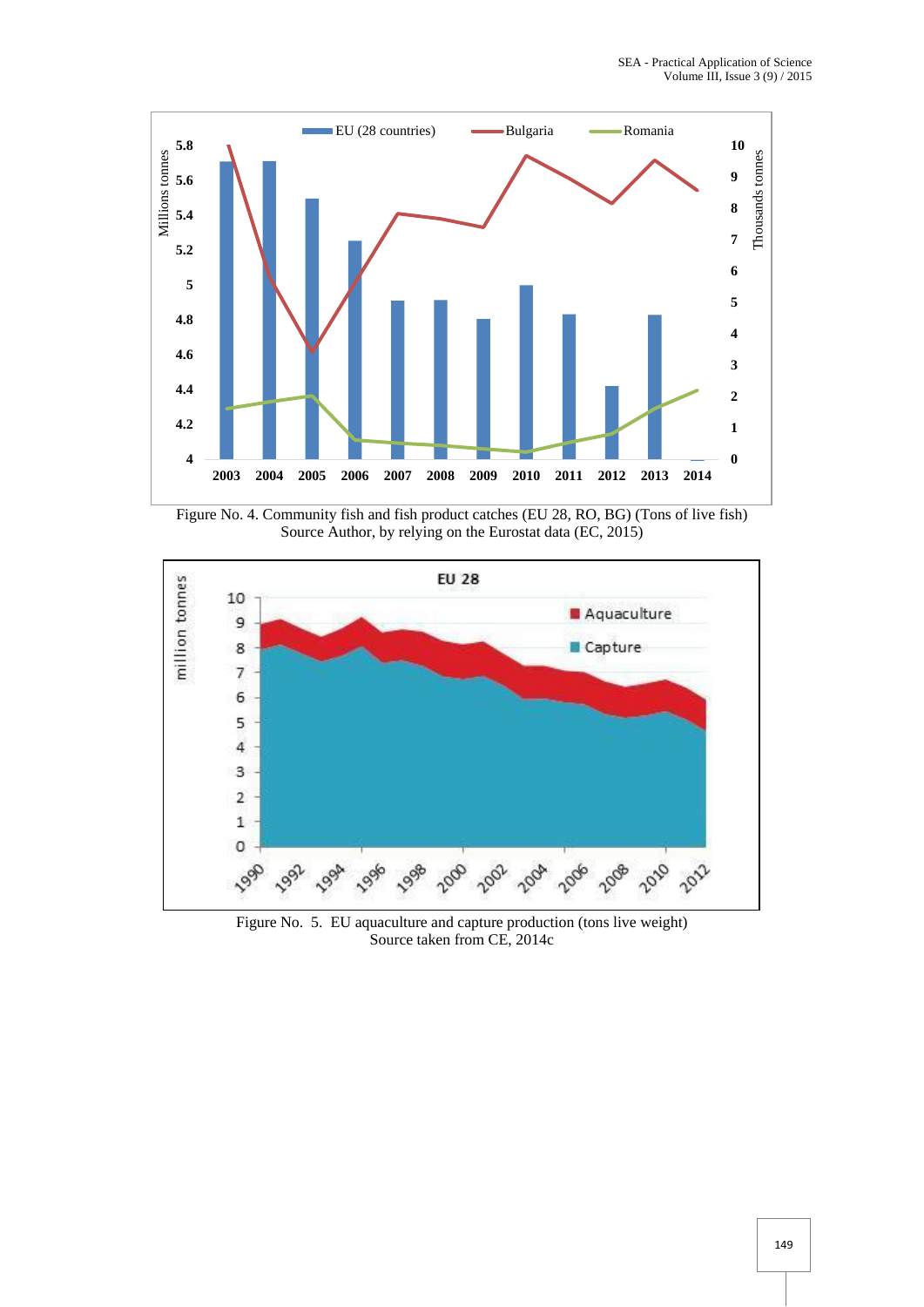

Source Author, by using the EC Report, 2014c



Figure No. 7. The evolution of the number of companies from the Community fishing sector Sourca Author, by processing the Amadeus Database data, 2015



Figure No. 8. The EFF 2007-2013 fund distribution on funding domains at the Community level Source EC, 2014c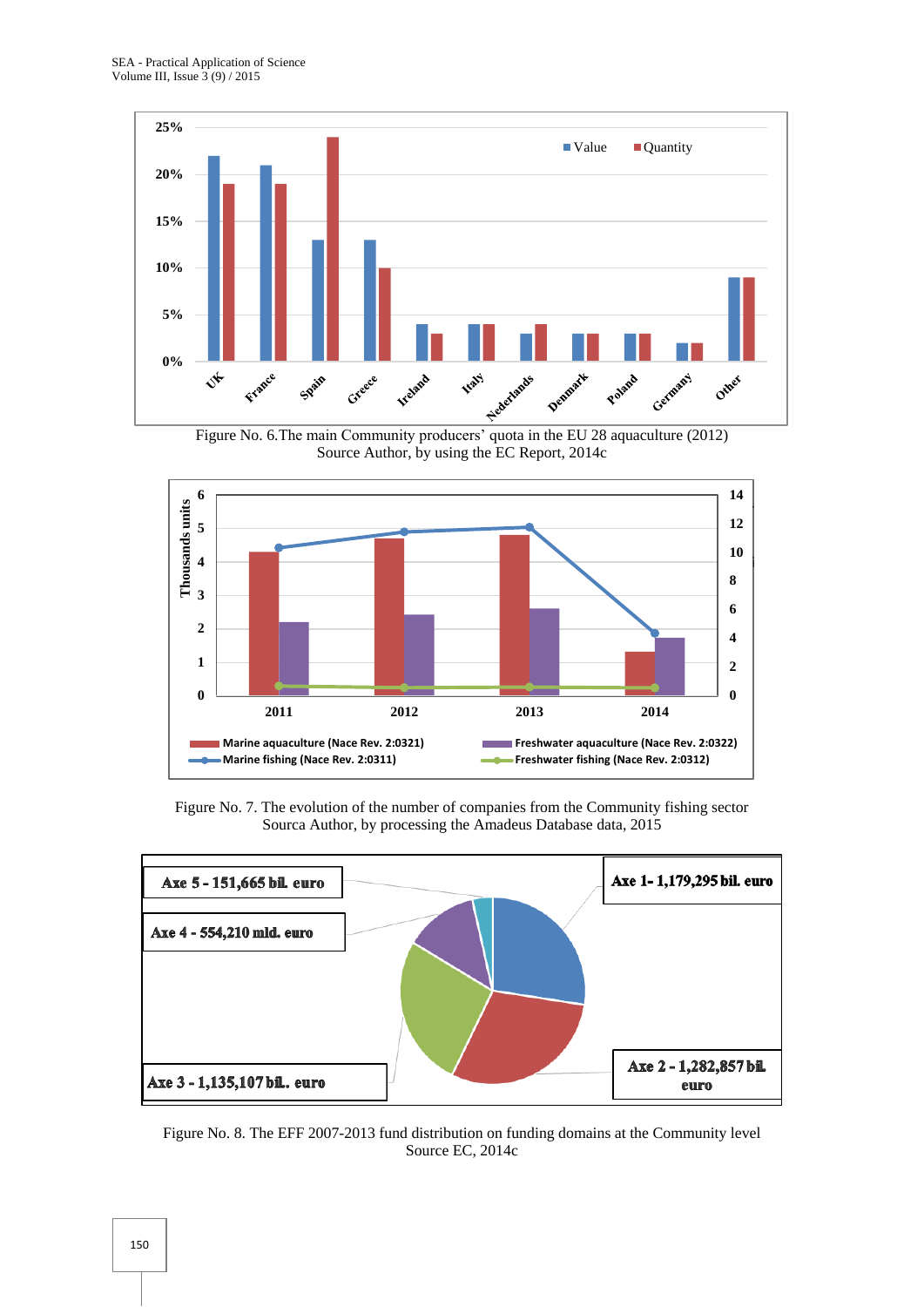

Figure No. 9. The degree of Community fund absorption on member states (2015) Source Author, by processing the EC data, 2014c



Figure No. 10. The Community fund distribution on member states (EMFF 2014- 2020) Source Author, by processing the EC data, The European Maritime and Fisheries Fund, 2015



Figure 11. POP 2007-2013 Fund distribution on financing domains in Romania *Source taken from Stanciu, 2014*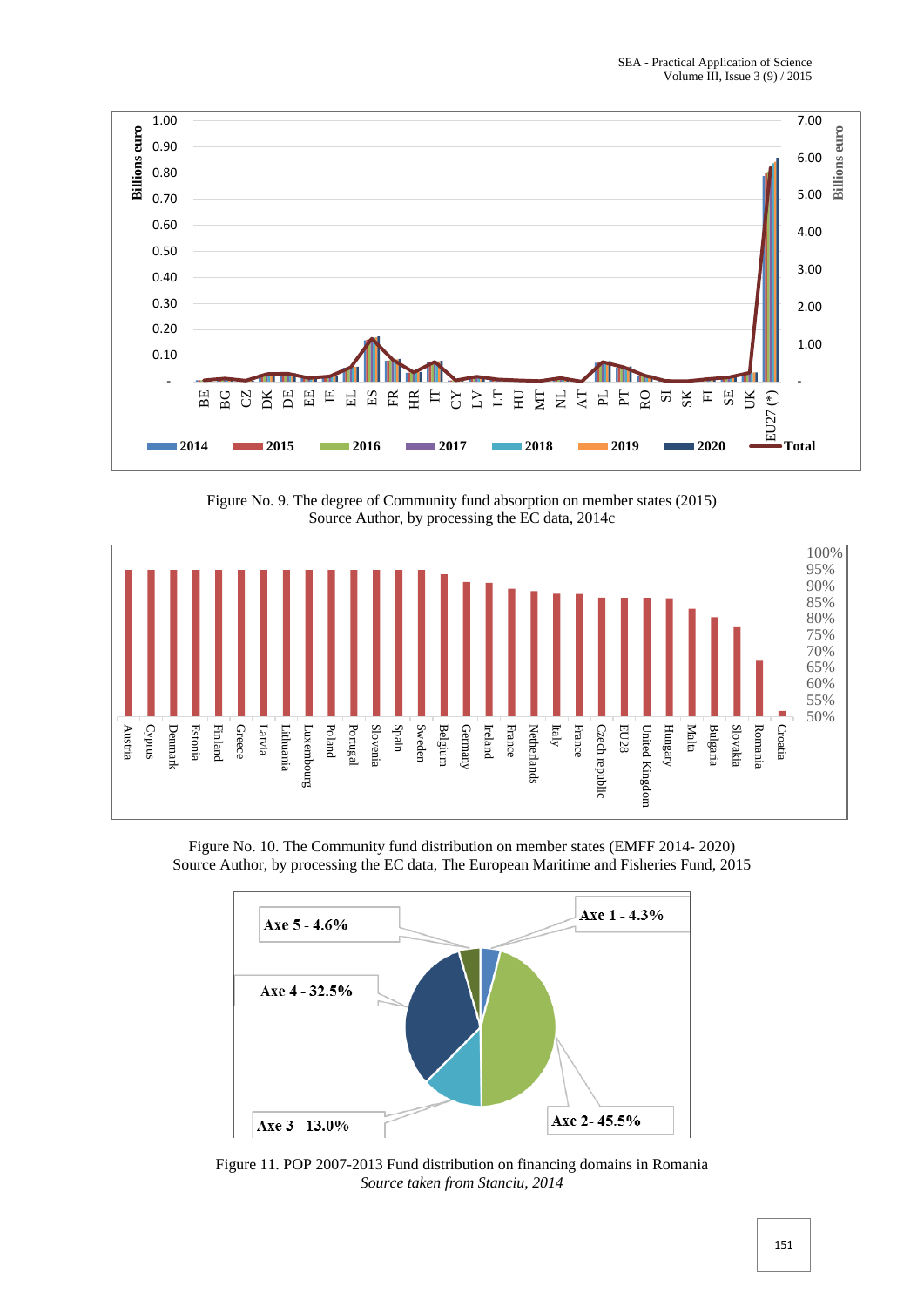

Figure No. 12. The evolution of the fund absorption degree of POP 2007-2013 Source Author, by relying on the MARD



Figure No. 13. Requests for eligible project applications and domains of interest POP 2007-2013 Source Author, by relying on the MARD data, 2015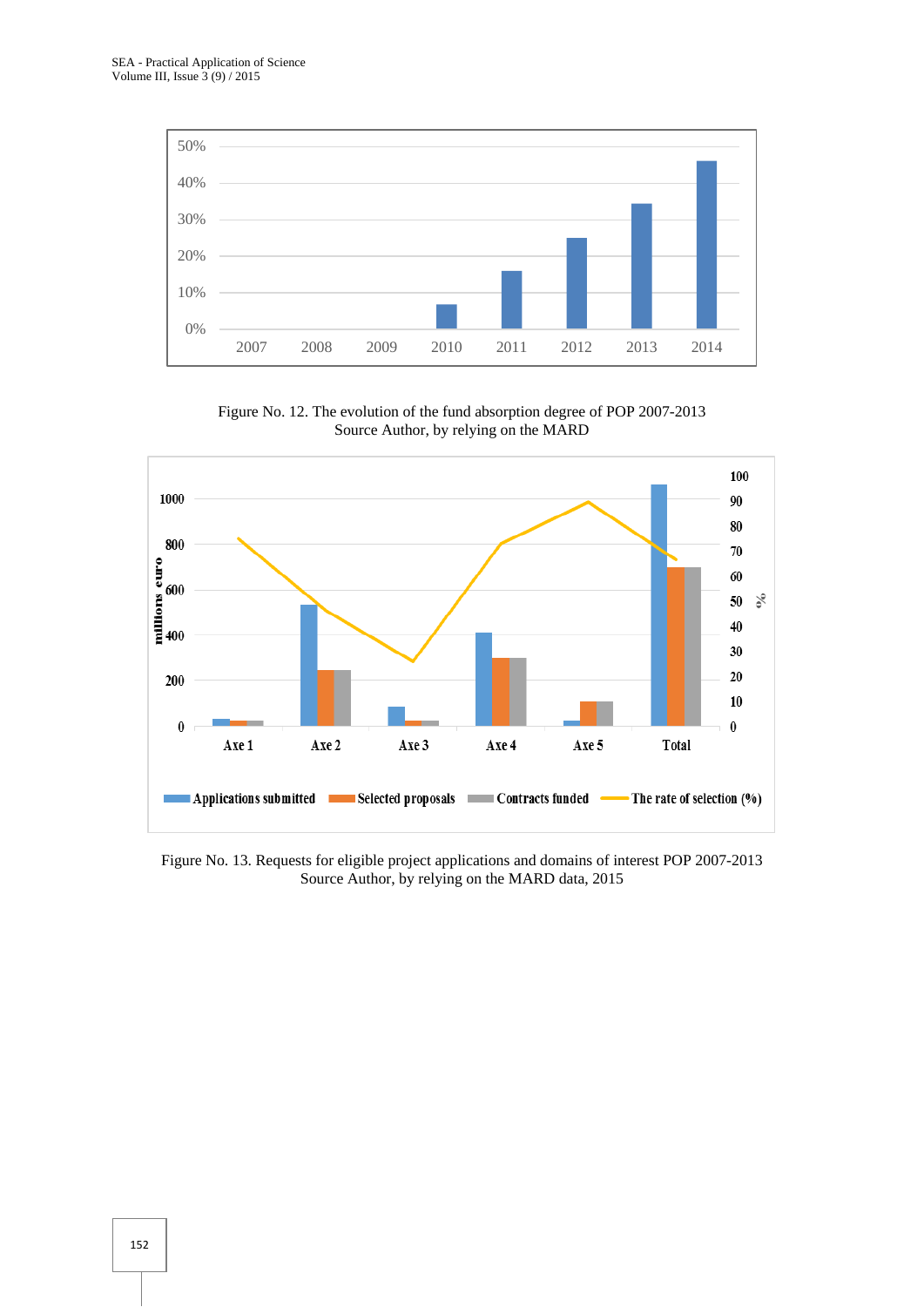

Figure No. 14. Unfolded contracts, accessed funds and financing absorption rates POP (16.10. 2015) Source Author, by relying on the MARD Reports, 2015



Figure No. 15. Active companies and the total turnover in the Romanian fishing sector Source Author, by relying on the MARD data, 2015



Figure No. 16. The fishery distribution on domains of activity Source Author, by processing the data provided by MARD, 2015